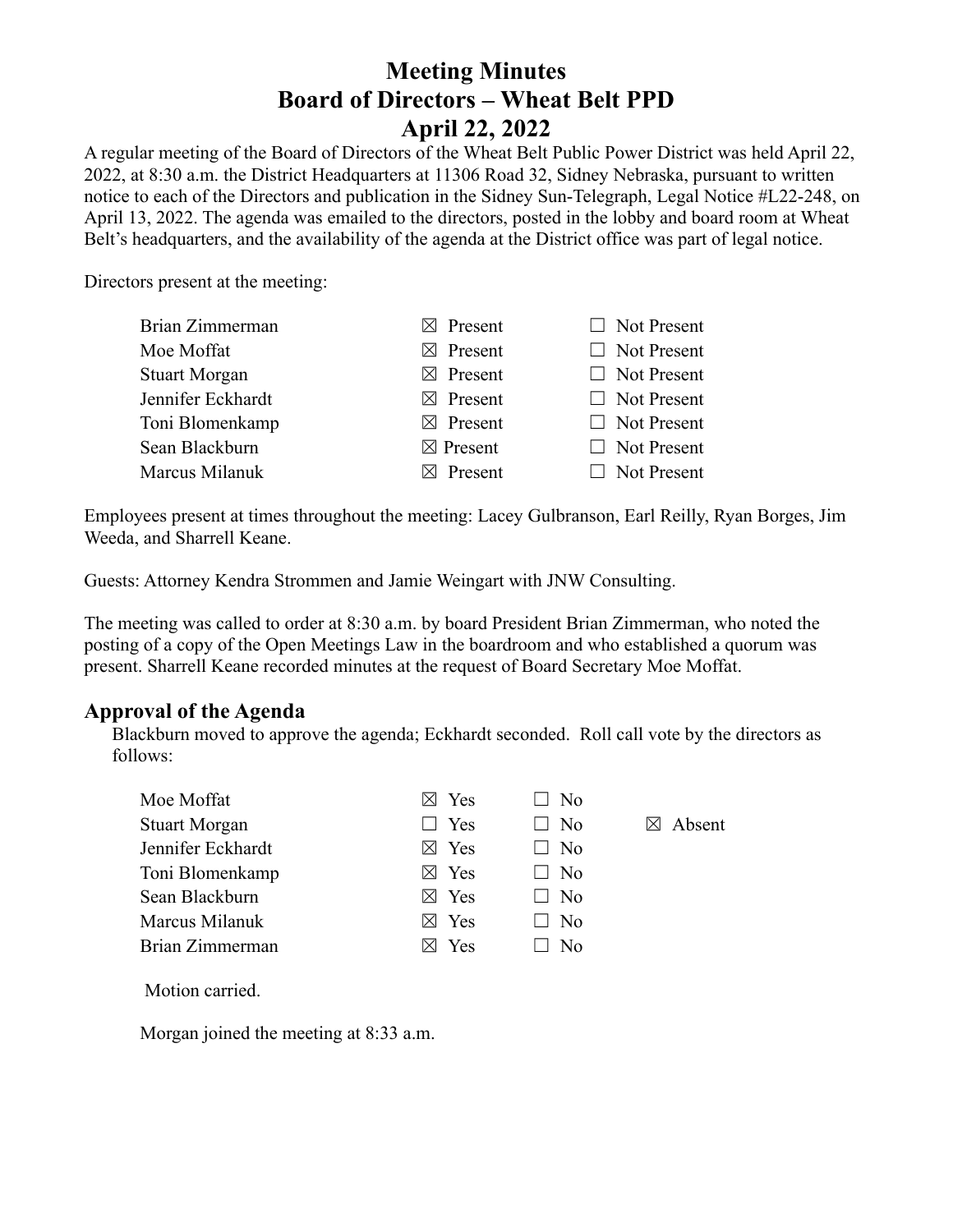#### **April 22, 2022**

## **Bylaw Changes for Consent Agenda**

Zimmerman discussed the need for a change to the bylaws to support the new consent agenda process. Milanuk moved to adopt the bylaws to allow for the use of a consent agenda; Blomenkamp seconded. Roll call vote by the directors as follows:

| Jennifer Eckhardt    | $\boxtimes$ Yes | $\Box$ No      |
|----------------------|-----------------|----------------|
| Toni Blomenkamp      | $\boxtimes$ Yes | $\Box$ No      |
| Sean Blackburn       | $\boxtimes$ Yes | $\Box$ No      |
| Marcus Milanuk       | $\boxtimes$ Yes | $\Box$ No      |
| Brian Zimmerman      | $\boxtimes$ Yes | $\Box$ No      |
| Moe Moffat           | $\boxtimes$ Yes | $\Box$ No      |
| <b>Stuart Morgan</b> | $\boxtimes$ Yes | N <sub>0</sub> |
|                      |                 |                |

Motion carried.

### **Approval of the Consent Agenda**

- Item 1: Waive the reading of the Meeting Notice
	- o Regular Board Meeting Notice April 22, 2022
- Item 2: Approve the Board Meeting Minutes of the Previous Meeting
	- o March 25, 2022, Regular Board Meeting Minutes
- Item 3: Approve Policies with no Changes  $(C-27, C-28, C-29, D-1, D-2, D-3, D-4, D-5, D-5A)$

Moffat moved to approve the consent agenda. The motion was seconded by Milanuk, and roll call vote with Directors voting as follows:

| Brian Zimmerman      | $\boxtimes$ Yes | $\Box$ No      |
|----------------------|-----------------|----------------|
| Moe Moffat           | $\boxtimes$ Yes | N <sub>0</sub> |
| <b>Stuart Morgan</b> | $\boxtimes$ Yes | $\Box$ No      |
| Jennifer Eckhardt    | $\boxtimes$ Yes | $\Box$ No      |
| Toni Blomenkamp      | $\boxtimes$ Yes | $\Box$ No      |
| Sean Blackburn       | $\boxtimes$ Yes | $\Box$ No      |
| Marcus Milanuk       | $\boxtimes$ Yes | $\Box$ No      |
|                      |                 |                |

Motion carried.

### **Introduction of Guests –**

Introduction of Jamie Weingart, from JNW Consulting who will be arriving at 9:00 a.m.

#### **Public Comment Period**

8:35 a.m. to 9:05 a.m. No comments were received.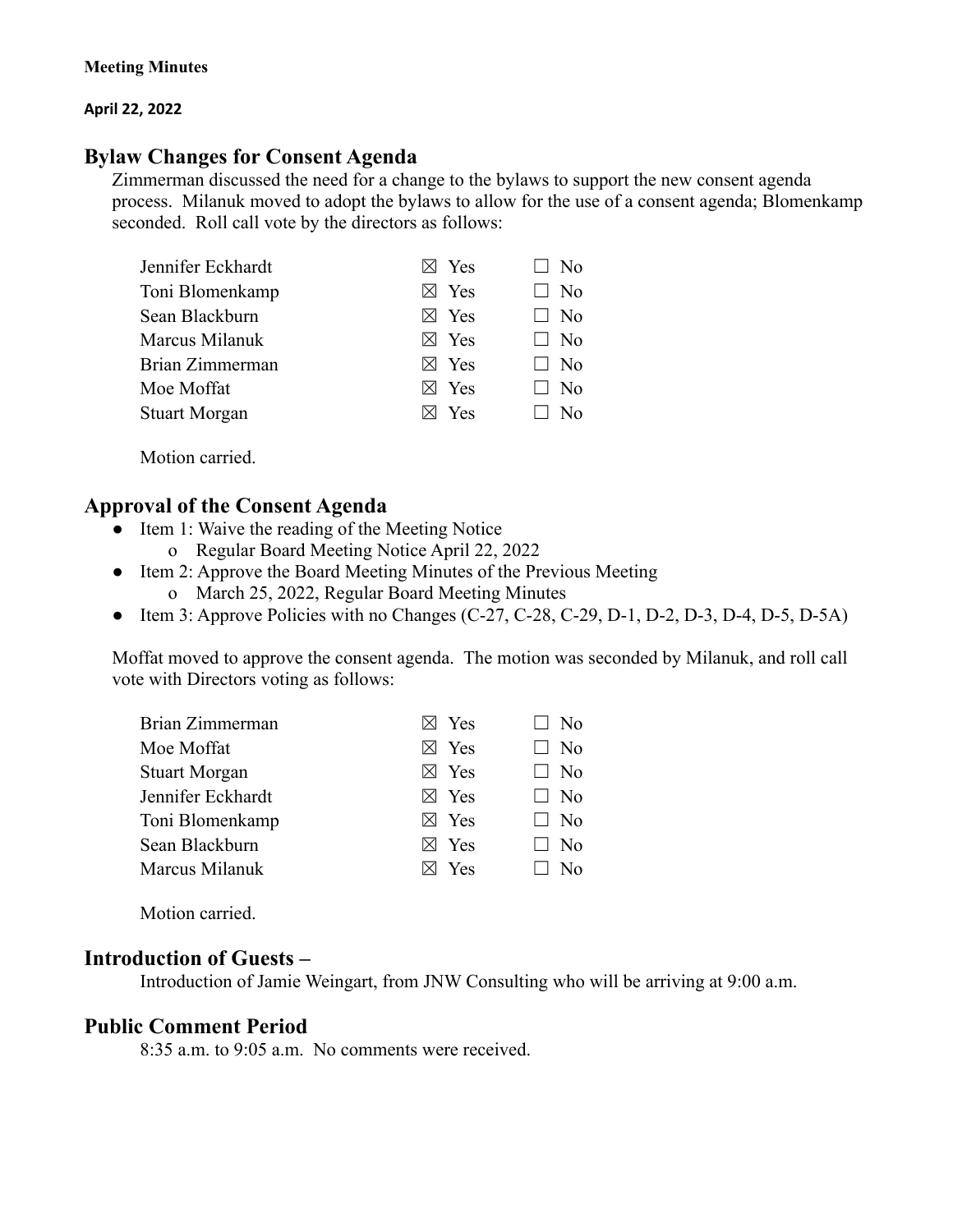#### **Meeting Minutes**

### **April 22, 2022 Board Education**

Gulbranson and Borges presented an overview of Secondary Underground containing current state ownership, history, and examples of other district practices. Next steps will be to present a list of scenarios with pro and con list at a future board meeting.

## **Employee Engagement**

Jamie Weingart of JNW Consulting joined the meeting at 8:55 a.m. and presented an overview of the past years progress on engagement and leadership coaching as well as what to expect for the remainder of 2022.

The board took a break from  $9:57 - 10:01$  a.m.

## **Executive Session – FERC Litigation and Personnel Matters**

Due to the sensitive nature of ongoing and potential litigation, Milanuk moved to enter executive session to discuss FERC litigation and personnel matters Eckhardt seconded followed by roll call vote with voting as follows

|  |                                                                                                                                   | $\Box$ No    |
|--|-----------------------------------------------------------------------------------------------------------------------------------|--------------|
|  |                                                                                                                                   | $\Box$ No    |
|  |                                                                                                                                   | $\Box$ No    |
|  |                                                                                                                                   | $\Box$ No    |
|  |                                                                                                                                   | $\Box$ No    |
|  |                                                                                                                                   | $\Box$ No    |
|  |                                                                                                                                   | $N_{\Omega}$ |
|  | $\boxtimes$ Yes<br>$\boxtimes$ Yes<br>$\boxtimes$ Yes<br>$\boxtimes$ Yes<br>$\boxtimes$ Yes<br>$\boxtimes$ Yes<br>$\boxtimes$ Yes |              |

Motion carried.

### **Executive Session:**

The board entered Executive session at 10:01 a.m., Gulbranson and Strommen were asked to stay.

Strommen left the meeting at 10:39 a.m. Blackburn made a motion to end the executive session at 10:41 a.m.; Moffat seconded. Roll call voting by the directors as follows:

| Marcus Milanuk       | $\boxtimes$ Yes | $\Box$ No |
|----------------------|-----------------|-----------|
| Brian Zimmerman      | $\boxtimes$ Yes | $\Box$ No |
| Moe Moffat           | $\boxtimes$ Yes | $\Box$ No |
| <b>Stuart Morgan</b> | $\boxtimes$ Yes | $\Box$ No |
| Jennifer Eckhardt    | $\boxtimes$ Yes | $\Box$ No |
| Toni Blomenkamp      | $\boxtimes$ Yes | $\Box$ No |
| Sean Blackburn       | Yes             | No        |
|                      |                 |           |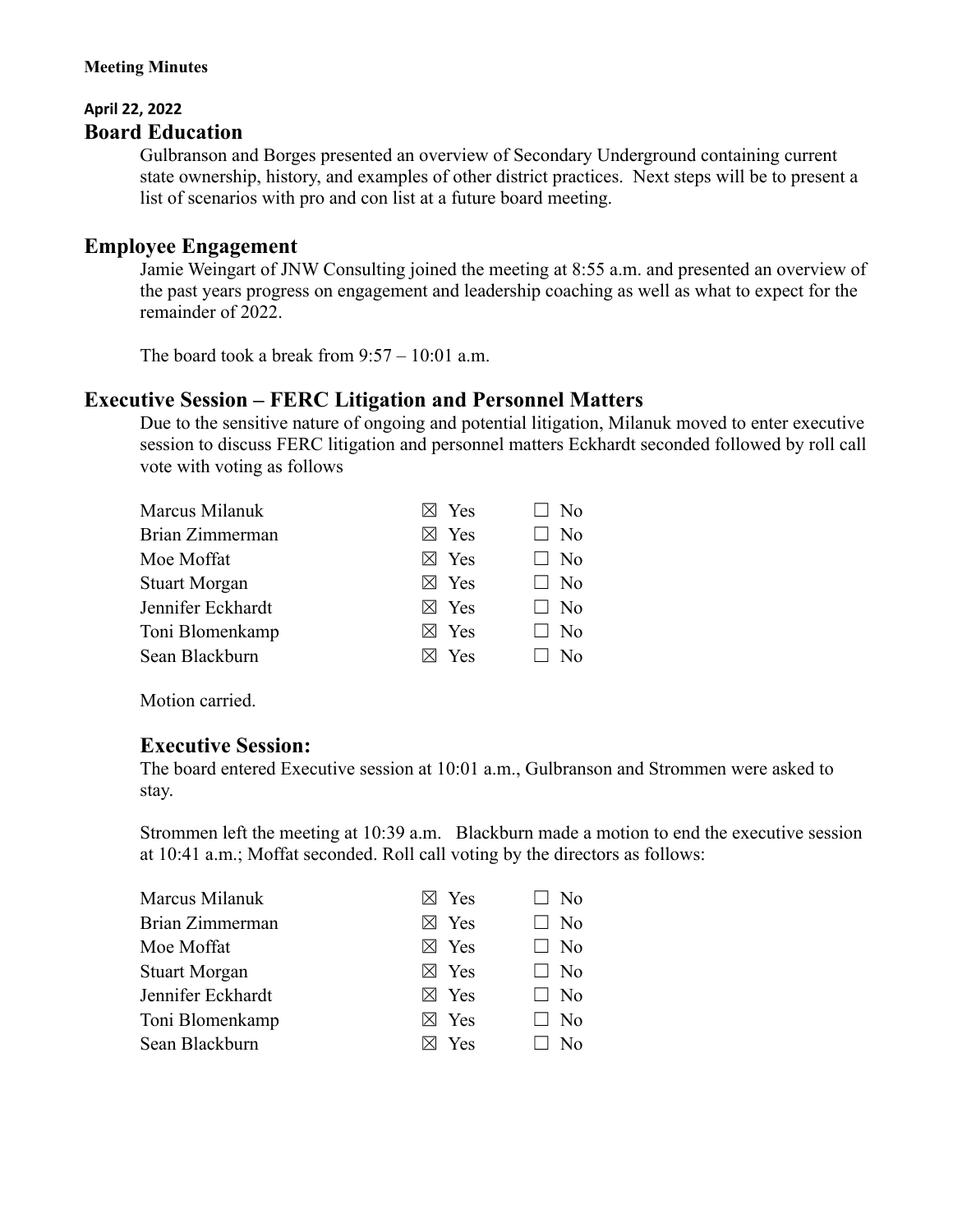**April 22, 2022** Motion carried.

## **Safety Issues and Safety Meeting**

Reilly updated the board regarding the March Safety meeting.

## **Department Reports**

Engineering and Construction – Reviewed by Borges

IT & Metering – Reviewed by Weeda

Corporate Services and Financials– Reviewed by Keane

## **General Manager's Report**

Gulbranson reviewed her report focusing on the following items as outlined in the board book:

- Potential new load
- City of Bridgeport
- Culture
- Legal and Regulatory

## **FERC Interventions, Protests and Settlement**

No additional actions were taken.

## **Strategic Plan Update**

Gulbranson reviewed the strategic plan initiative overview and 3 plan along with the Mission, Vision and Values. A motion was made by Milanuk and seconded by Blackburn to approve the strategic plan and District Value statement with changes.

| <b>Stuart Morgan</b> | $\boxtimes$ Yes | $\Box$ No |
|----------------------|-----------------|-----------|
| Jennifer Eckhardt    | $\boxtimes$ Yes | $\Box$ No |
| Toni Blomenkamp      | $\boxtimes$ Yes | $\Box$ No |
| Sean Blackburn       | $\boxtimes$ Yes | $\Box$ No |
| Marcus Milanuk       | $\boxtimes$ Yes | $\Box$ No |
| Brian Zimmerman      | Yes             | No.       |
| Moe Moffat           | Yes             |           |

Motion carried.